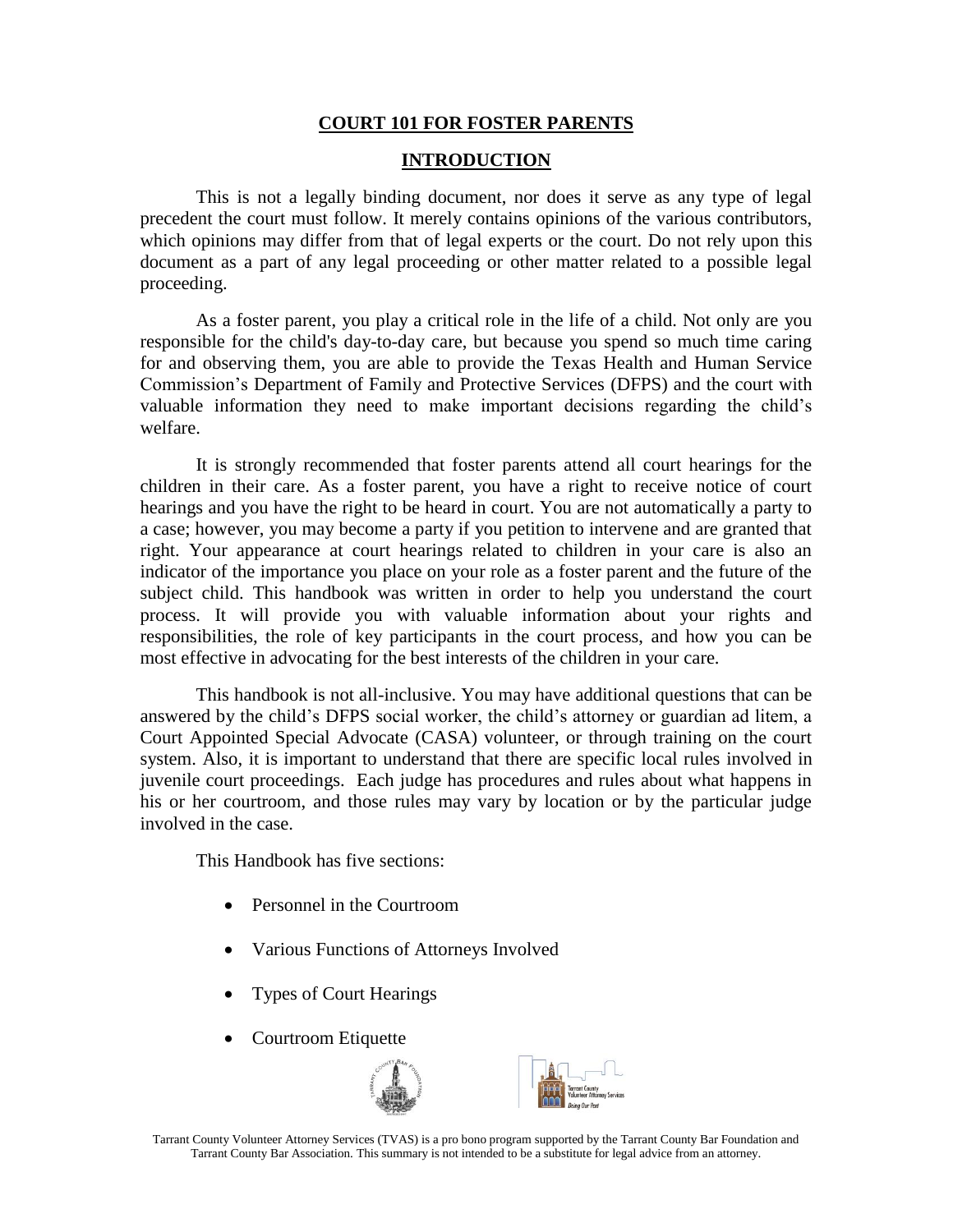• Glossary of Terms

We would greatly appreciate your input on how to make this handbook better for foster parents, so anything you feel is missing, please do not hesitate to contact the Tarrant County Bar Association.

# **GLOSSARY OF TERMS**

**Adjournment** – the suspension of business or sessions, either for a fixed time, indefinitely, or until the opening of another term.

**Adjudicatory Hearings** – held by the juvenile and family court to determine whether a child has been maltreated or whether another legal basis exists for the State to intervene to protect the child.

**Adoption and Safe Families Act (ASFA)** – signed into law in November 1997 and designed to improve the safety of children, to promote adoption and other permanent homes for children who need them, and to support families. The law requires DFPS agencies to provide more timely and focused assessment and intervention services to the children and families that are served within the DFPS system.

**CASA** – court-appointed special advocates (usually volunteers) who serve to ensure that the needs and interests of a child in child protection judicial proceedings are fully protected.

**Bailiff—**a law enforcement officer who is situated in the courtroom to maintain order and provide security. One of the bailiff's many responsibilities, in addition to keeping the court and its occupants safe, is checking you in upon your arrival in the courtroom.

**Case Closure** – the process of ending the relationship between the DFPS worker and the family that often involves a mutual assessment of progress. Optimally, cases are closed when families have achieved their goals and the risk of maltreatment has been reduced or eliminated.

**Case Plan** – the document that outlines the outcomes, goals, and tasks necessary to be achieved in order to reduce the risk of maltreatment.

**Case Planning** – the stage of the DFPS case process where the DFPS caseworker develops a case plan with the family members.

**Caseworker Competency** – demonstrated professional behaviors based on the knowledge, skills, personal qualities, and values a person holds.

**Central Registry** – a centralized database containing information on all substantiated/founded reports of child maltreatment.



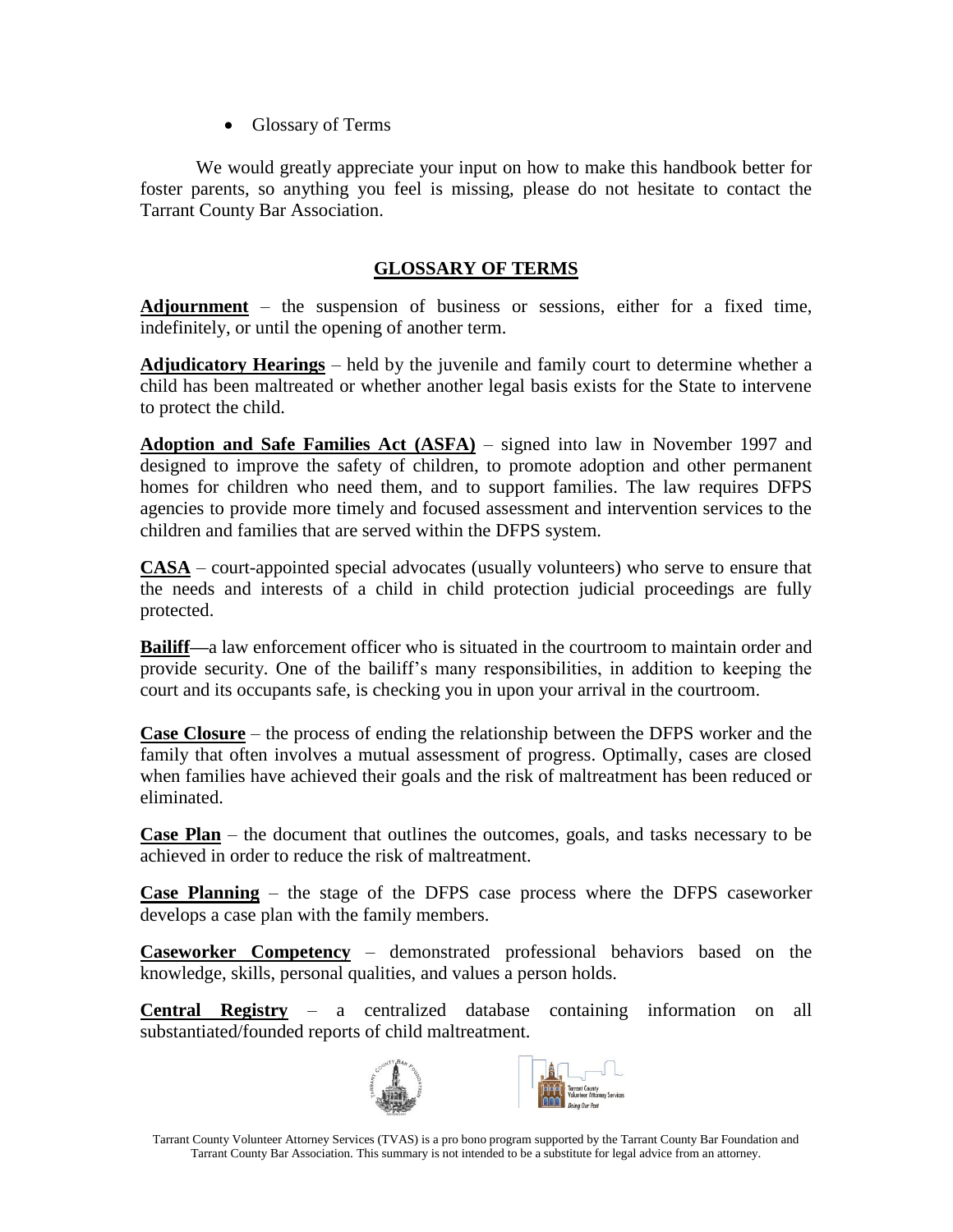**Child Abuse Prevention and Treatment Act (CAPTA)** – *see* Keeping Children and Families Safe Act.

**Child Protection Concurrent Planning** – identifies alternative plans for permanent placement of a child by addressing both reunification and legal permanency with a new parent or caregiver if reunification efforts fail.

**Child Protective Services (DFPS)** – the designated social services agency to receive reports, investigate, and provide intervention and treatment services to children and families in which child maltreatment has occurred.

**Civil Contempt** – a finding by the court of a willful failure to do something that a court has ordered, such as refusing to testify (when the court has found that no exception or privilege applies), or refusing to pay child support when there are ample funds to do so (and no other defense applies). The usual court sanction is incarceration for a term that lasts until the person in contempt complies with the court order.

**Consent Decree** – a decree entered by a court that is determined by the parties' agreement; a settlement between the parties that is subject to judicial approval and supervision.

**Continuance** – an adjournment of a case from one day to another or to a later hour of the same day.

**Criminal Contempt** – an act that obstructs justice or attacks the integrity of the court that is punishable by fine or imprisonment or both. Criminal contempt may be indirect or direct. Indirect contempt is contempt occurring outside the courtroom, such as a willful violation of a court's order. Direct contempt is disruptive or disrespectful behavior that occurs in the presence of the judge, such as uttering an epithet when the judge announces an unfavorable decision.

**Cross-examination** – (as opposed to direct examination) questioning of a witness (often referred to as a "hostile witness") by attorneys who represent the party opposing that witness's position. During cross-examination, leading questions are allowed.

**Cultural Competence** – a set of attitudes, behaviors, and policies that integrates knowledge about groups of people into practices and standards to enhance the quality of services to all cultural groups being served.

**Declaratory Judgment** – a court decision, which simply declares the rights of the parties or expresses the opinion of the court on a question of law without ordering anything to be done.

**Delinquency** – the commitment of an offense by a youth of what would be a crime if he or she were an adult.



Tarrant County Volunteer Attorney Services (TVAS) is a pro bono program supported by the Tarrant County Bar Foundation and Tarrant County Bar Association. This summary is not intended to be a substitute for legal advice from an attorney.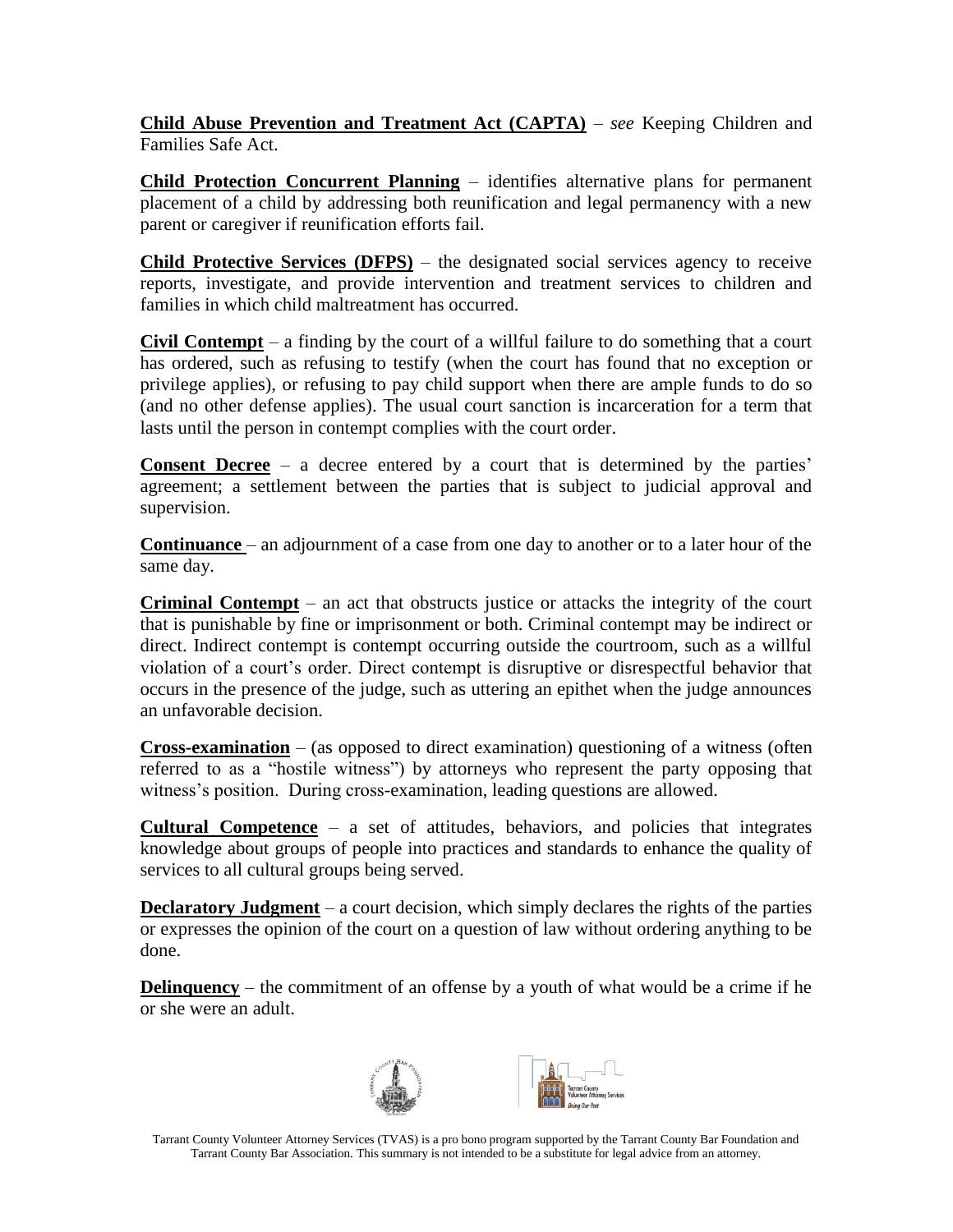**Dependent Child** – as used in statues providing for the care of dependent, neglected, and delinquent children, the term means dependent upon the public support; any child under the age of 18 who is destitute, or whose home by reason of neglect by the parents is an unfit place for such child, or whose father, mother, guardian, or custodian does not properly provide for such a child.

**Depositions** – a part of the discovery process; transcribed oral examinations under oath.

**Direct Examination** -- (as opposed to cross examination) questioning of a witness (often referred to as a "friendly witness") by attorneys who represent the party asserting that witness's position. During direct examination, leading questions are usually not allowed.

**Discovery (Written)** – pretrial process that allows each party to obtain (or discover) information relevant to the case from the other parties. This process is often limited in form and amount by statutes.

**Dispositional Hearings** – held by the juvenile and family court to determine the legal resolution of cases after adjudication, such as whether placement of the child in out-ofhome care is necessary, and what services the children and family will need to reduce the risk and to address the effects of maltreatment.

**Dual Track** – term reflecting new DFPS response systems that typically combine a nonadversarial, service-based assessment track for cases where children are not at immediate risk with a traditional DFPS investigative track for cases where children are unsafe or at greater risk for maltreatment.

**Duces Tecum** – a Latin term for a type of subpoena or court order that requires a person to produce for the court specified documents or records.

**Due Process** – the principle that every person has the protection of a day in court, representation by an attorney, and the benefit of procedures that are speedy, fair, and impartial.

**Evaluation of Family Progress** – the stage of the DFPS case process where the DFPS caseworker measures changes in family behaviors and conditions (risk factors), monitors risk elimination or reduction, assesses strengths, and determines case closure.

**Exculpatory** – evidence or testimony that exonerates or clears the defendant.

**Ex Parte** – on behalf of or involving only one party to a legal matter and in the absence of and usually without notice to the other party. In general, a party is not allowed to have ex parte communications with a judge during a proceeding.

**Expert Testimony** – opinion testimony about a subject that is outside the judge's or jury's knowledge or experience, provided by a witness with established expertise on that subject.



Tarrant County Volunteer Attorney Services (TVAS) is a pro bono program supported by the Tarrant County Bar Foundation and Tarrant County Bar Association. This summary is not intended to be a substitute for legal advice from an attorney.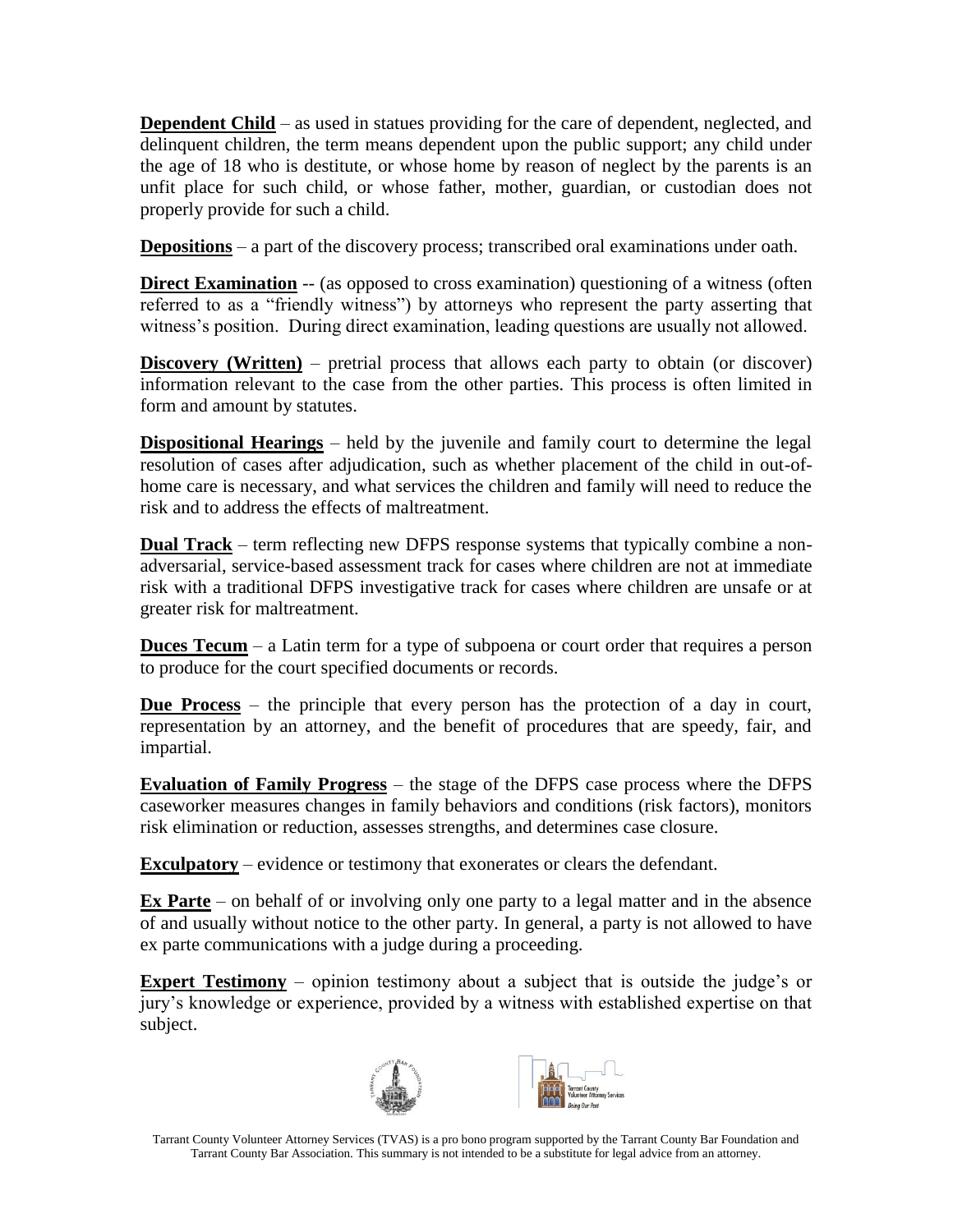**Family Assessment** – the stage of the child protection process when the DFPS caseworker, community treatment provider, and the family reach a mutual understanding regarding the behaviors and conditions that must change to reduce or eliminate the risk of maltreatment, the most critical treatment needs that must be addressed, and the strengths on which to build.

**Family Group Conferencing** – a family meeting model used by DFPS agencies to optimize family strengths in the planning process. This model brings the family, extended family, and others important in the family's life (e.g., friends, clergy, neighbors) together to make decisions regarding how best to ensure safety of the family members.

**Family Unity Model** – a family meeting model used by DFPS agencies to optimize family strengths in the planning process.

**Full Disclosure** – information provided to the family regarding the steps in the DFPS intervention process, the requirements of DFPS, the expectations of the family, the consequences if the family does not fulfill the expectations, and the rights of the parents to ensure that the family completely understands the process.

**Guardian ad Litem** – a lawyer or layperson who represents a child in juvenile or family court. Usually this person considers the "best interest" of the child and may perform a variety of roles, including those of independent investigator, advocate, advisor, and guardian for the child. A layperson who serves in this role is sometimes known as a court-appointed special advocate or CASA.

**Hearsay** – an out-of-court statement made by someone other than the witness that is offered for the truth of that statement. In general, hearsay testimony is not allowed unless it falls under certain exceptions.

**Home Visitation Programs** – prevention programs that offer a variety of family-focused services to pregnant mothers and families with new babies. Activities frequently encompass structured visits to the family's home and may address positive parenting practices, nonviolent discipline techniques, child development, maternal and child health, available services, and advocacy.

**Immunity** – established in all child abuse laws to protect reporters from civil law suits and criminal prosecution resulting from filing a report of child abuse and neglect.

**Initial Assessment or Investigation** – the stage of the DFPS case process where the DFPS caseworker determines the validity of the child maltreatment report, assesses the risk of maltreatment, determines if the child is safe, develops a safety plan if needed to assure the child's protection, and determines services needed.

**Injunction** – an equitable remedy in the form of a court order compelling a party to do or refrain from doing a specified act.



Tarrant County Volunteer Attorney Services (TVAS) is a pro bono program supported by the Tarrant County Bar Foundation and Tarrant County Bar Association. This summary is not intended to be a substitute for legal advice from an attorney.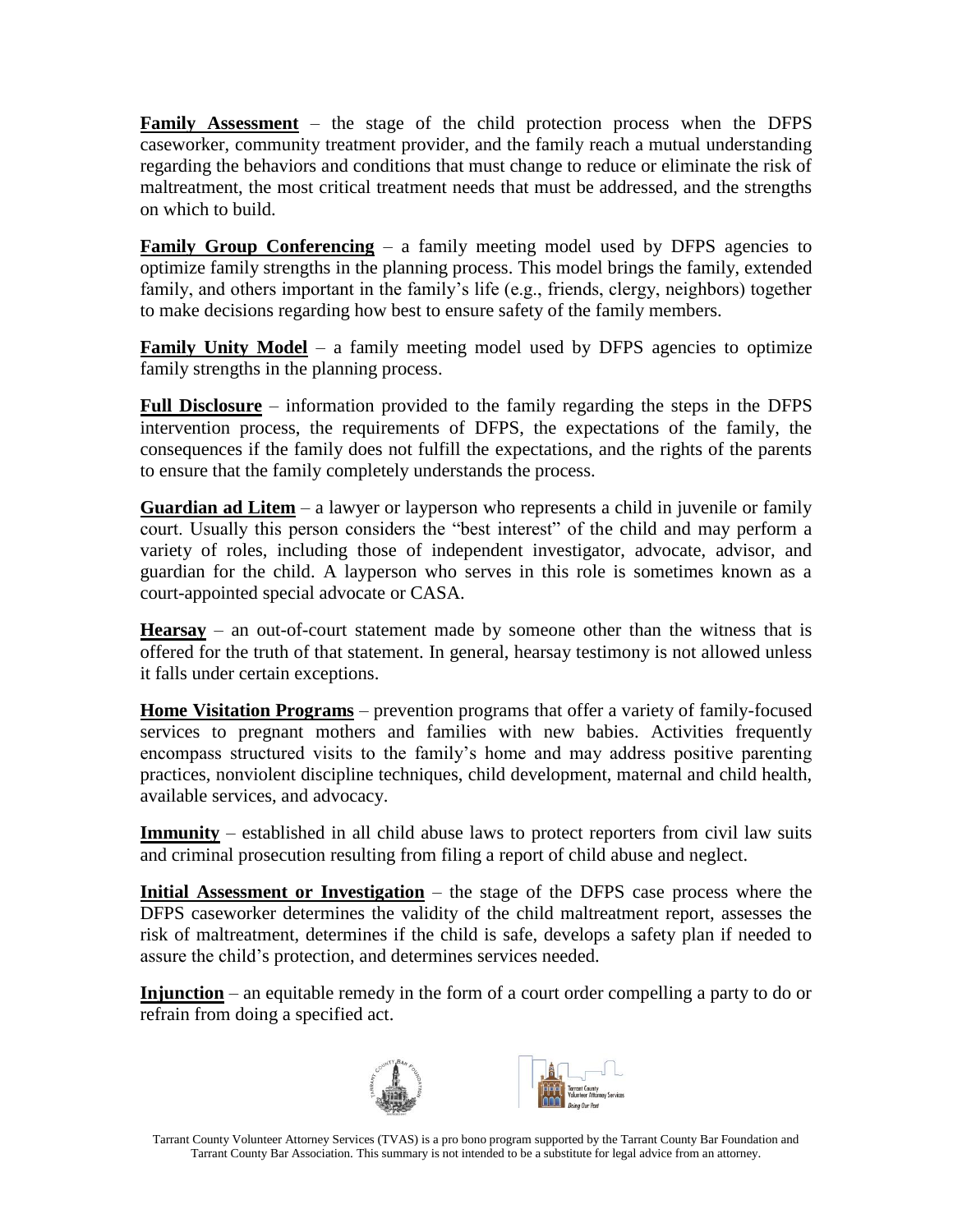**Intake** – the stage of the DFPS case process where the DFPS caseworker screens and accepts reports of child maltreatment.

**Interview Protocol** – a structured format to ensure that all family members are seen in a planned strategy, that community providers collaborate, and that information gathering is thorough.

**Jurisdiction** – the power or right to exercise authority.

**Juvenile and Family Courts** – established to resolve conflict and to otherwise intervene in the lives of families in a manner that promotes the best interest of children. These courts specialize in areas such as child maltreatment, domestic violence, juvenile delinquency, divorce, child custody, and child support.

**Keeping Children and Families Safe Act** – The Keeping Children and Families Safe Act of 2003 (P.L. 108–36) included the reauthorization of the Child Abuse Prevention and Treatment Act (CAPTA) in its Title I, Sec. 111. CAPTA provides minimum standards for defining child physical abuse and neglect and sexual abuse that States must incorporate into their statutory definitions in order to receive Federal funds. CAPTA defines child abuse and neglect as "at a minimum, any recent act or failure to act on the part of a parent or caretaker, which results in death, serious physical or emotional harm, sexual abuse or exploitation, or an act or failure to act which presents an imminent risk of serious harm."

**Kinship Care** – formal child placement by the juvenile court and child welfare agency in the home of a child's relative.

**Liaison** – the designation of a person within an organization who has responsibility for facilitating communication, collaboration, and coordination between agencies involved in the child protection system.

**Litigant** – a party to a lawsuit.

**Mandated Reporter** – individuals required by statutes to report suspected child abuse and neglect to the proper authorities (usually DFPS or law enforcement agencies). Mandated reporters typically include professionals, such as educators and other school personnel, health care and mental health professionals, social workers, childcare providers, and law enforcement officers. Some States identify all citizens as mandated reporters.

**Multidisciplinary Team** – established between agencies and professionals within the child protection system to discuss cases of child abuse and neglect and to aid in decisions at various stages of the DFPS case process. These teams also may be designated by different names, including child protection teams, interdisciplinary teams, or case consultation teams.



Tarrant County Volunteer Attorney Services (TVAS) is a pro bono program supported by the Tarrant County Bar Foundation and Tarrant County Bar Association. This summary is not intended to be a substitute for legal advice from an attorney.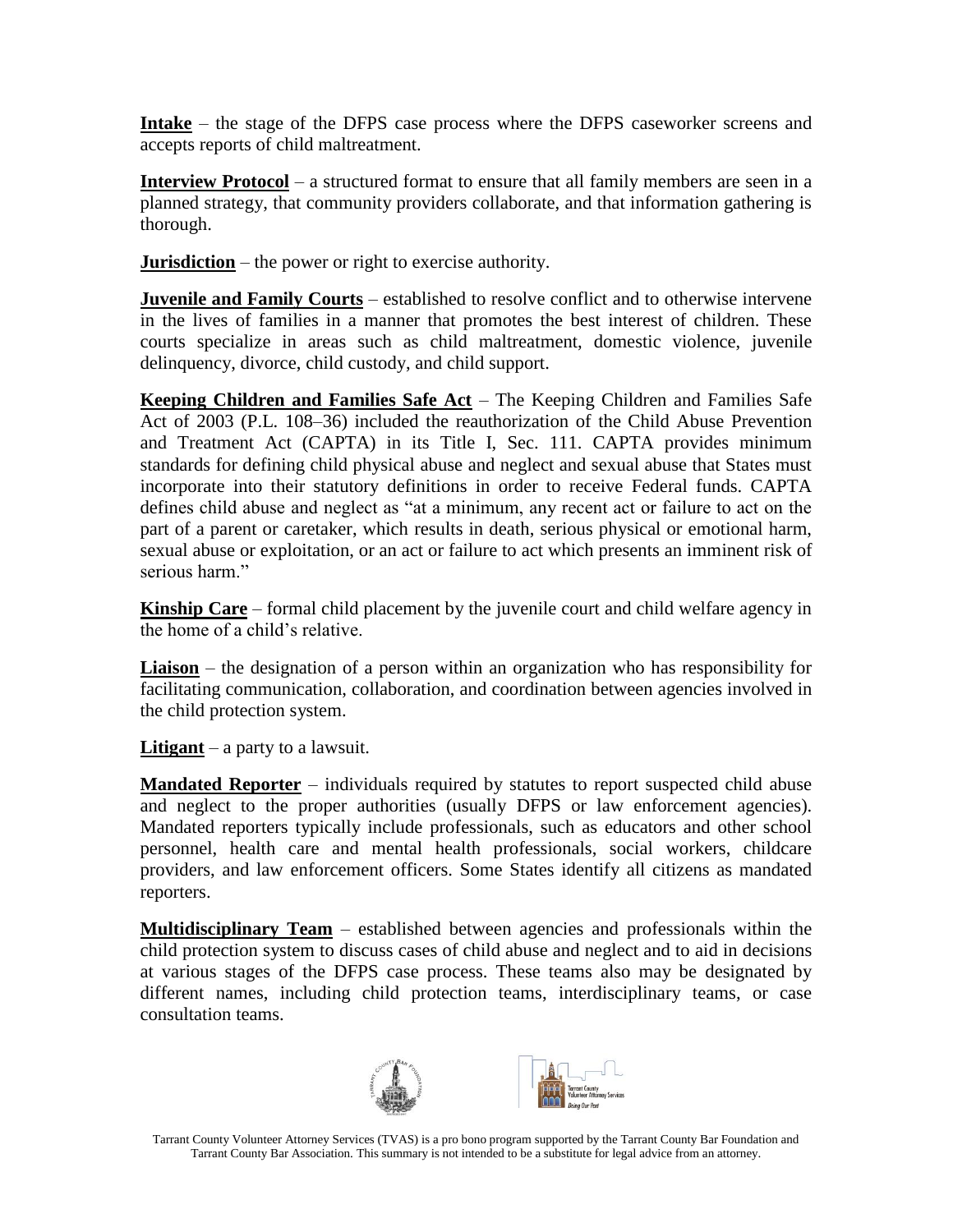**Neglect** – the failure to provide for a child's basic needs. Neglect can be physical, educational, or emotional. Physical neglect can include not providing adequate food or clothing, appropriate medical care, supervision, or proper weather protection (heat or coats). Educational neglect includes failure to provide appropriate schooling, special educational needs, or allowing excessive truancies. Psychological neglect includes the lack of any emotional support and love, chronic inattention to the child, exposure to spouse abuse, or drug and alcohol abuse.

**Out-of-Home Care** – childcare, foster care, or residential care provided by persons, organizations, and institutions to children who are placed outside their families, usually under the jurisdiction of juvenile or family court.

**Overrule** – to set aside the authority of a former decision; the act of court in rejecting a motion or objection made by a party to a lawsuit.

**Parens Patriae Doctrine** – originating in feudal England, a doctrine that vests in the State a right of guardianship of minors. This concept has gradually evolved into the principle that the community, in addition to the parent, has a strong interest in the care and nurturing of children. Schools, juvenile courts, and social service agencies all derive their authority from the State's power to protect children who are unable to protect themselves.

**Parent or Caretaker** – person responsible for the care of the child.

**Permanent Managing Conservatorship (PMC)** - a legal term in Texas used in child custody cases. It means that a judge appoints a person to be legally responsible for a child without adopting the child. The court can give PMC to someone other than a parent, including DFPS, a relative, a close family friend, or a foster parent. PMC can only be given by a judge. The judge decides the rights and responsibilities, depending upon the specific situation.

(as defined on www.dfps.state.tx.us).

**Petitions** – a document containing allegations of child abuse or neglect that is typically filed by the DFPS attorney in juvenile court.

**Physical Abuse** – the inflicting of a nonaccidental physical injury upon a child. This may include, burning, hitting, punching, shaking, kicking, beating, or otherwise harming a child. It may, however, have been the result of over-discipline or physical punishment that is inappropriate to the child's age.

**Preponderance of the Evidence** – the burden of proof for most civil cases, including child maltreatment proceedings. The attorney for DFPS or other petitioner must show by a preponderance of evidence that the abuse or neglect happened. This standard means that the evidence is more credible than the evidence presented by the defendant party. A



Tarrant County Volunteer Attorney Services (TVAS) is a pro bono program supported by the Tarrant County Bar Foundation and Tarrant County Bar Association. This summary is not intended to be a substitute for legal advice from an attorney.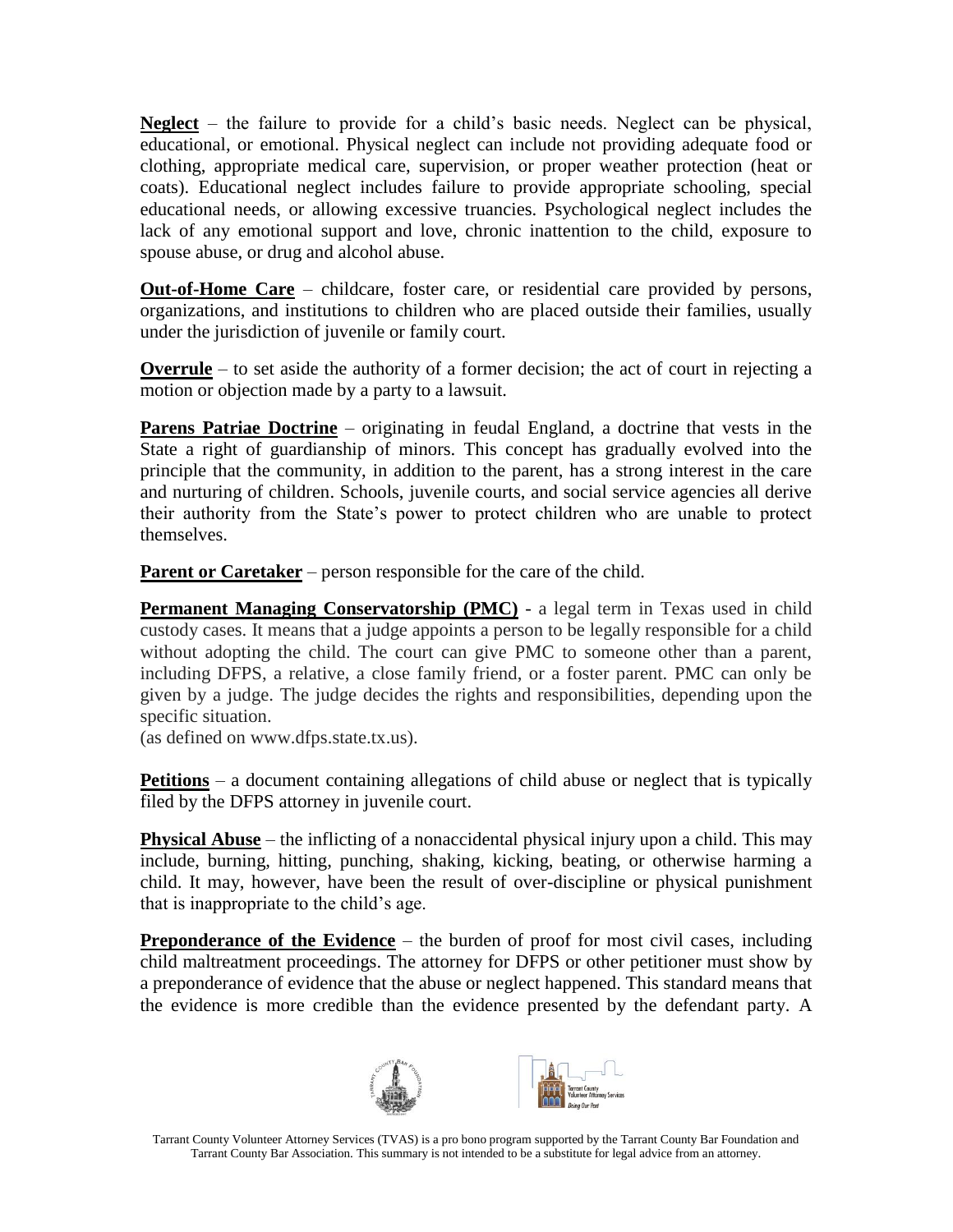slightly higher standard (clear and convincing evidence) is applied when seeking final termination of the parent-child relationship.

**Primary Prevention** – activities geared to a sample of the general population to prevent child abuse and neglect from occurring. Also referred to as "universal prevention."

**Protective Factors** – strengths and resources that appear to mediate or serve as a "buffer" against risk factors that contribute to vulnerability to maltreatment or against the negative effects of maltreatment experiences.

**Protocol** – an interagency agreement that delineates joint roles and responsibilities by establishing criteria and procedures for working together on cases of child abuse and neglect.

**Psychological Maltreatment** – a pattern of caregiver behavior or extreme incidents that convey to children that they are worthless, flawed, unloved, unwanted, endangered, or only of value to meeting another's needs. This can include parents or caretakers using extreme or bizarre forms of punishment or threatening or terrorizing a child. The term "psychological maltreatment" is also known as emotional abuse or neglect, verbal abuse, or mental abuse.

**Putative Father** – the alleged or supposed male parent; the person alleged to have fathered a child whose parentage is at issue.

**Respondent** – an answering party in a proceeding in juvenile or family court.

**Response Time** – a determination made by DFPS and law enforcement regarding the immediacy of the response needed to a report of child abuse or neglect.

**Review Hearings** – held by the juvenile and family court to review dispositions (usually every 6 months) and to determine the need to maintain placement in out-of-home care or court jurisdiction of a child.

**Risk** – the likelihood that a child will be maltreated in the future.

**Risk Assessment** – to assess and measure the likelihood that a child will be maltreated in the future, frequently through the use of checklists, matrices, scales, and other methods of measurement.

**Risk Factors** – behaviors and conditions present in the child, parent, or family that likely will contribute to child maltreatment occurring in the future.

**Safety** – absence of an imminent or immediate threat of moderate-to-serious harm to the child.

**Safety Assessment** – a part of the DFPS case process in which available information is analyzed to identify whether a child is in immediate danger of moderate or serious harm.



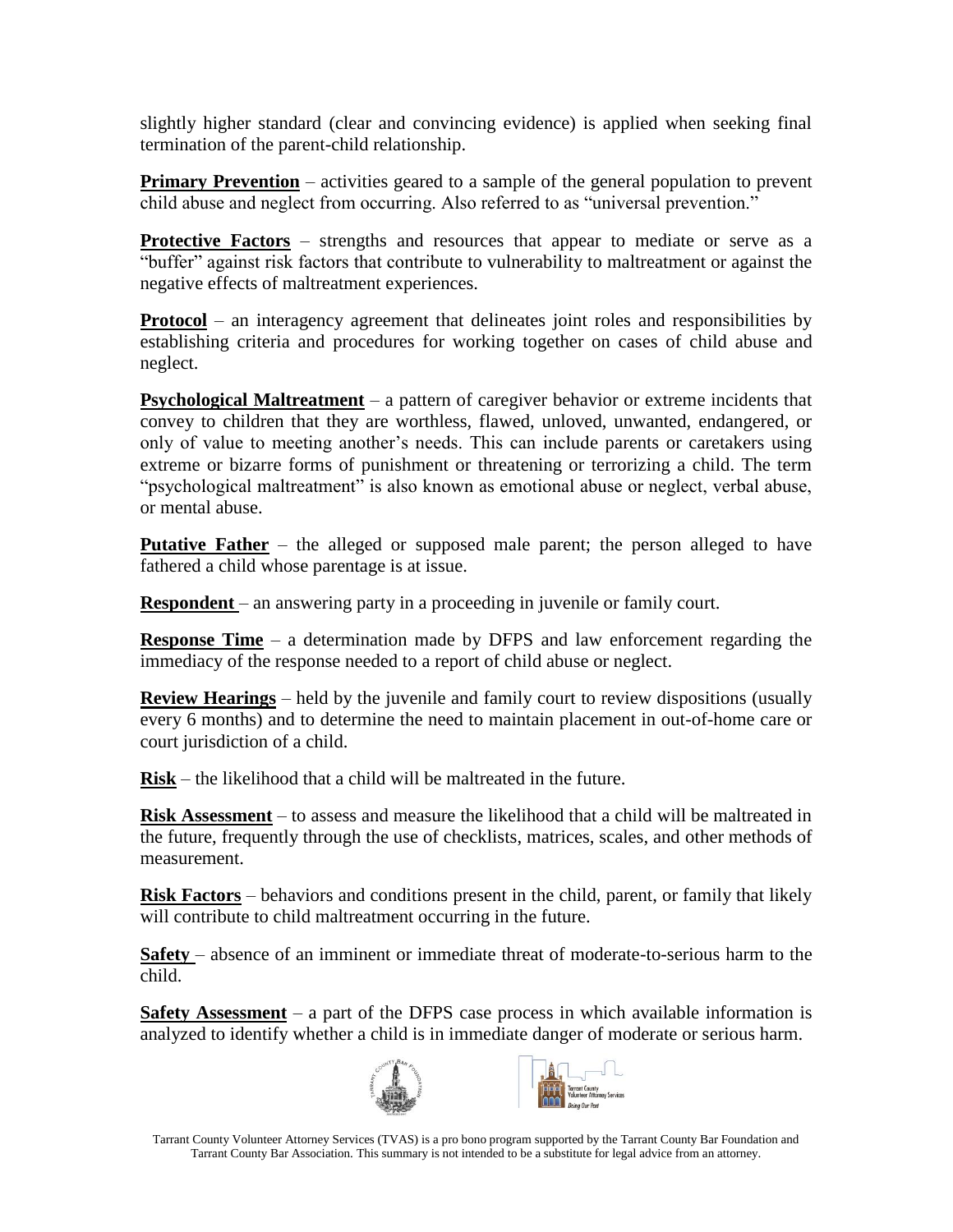**Safety Plan** – a casework document developed when it is determined that the child is in imminent or potential risk of serious harm. In the safety plan, the caseworker targets the factors that are causing or contributing to the risk of imminent serious harm to the child, and identifies, along with the family, the interventions that will control the safety factors and ensure the child's protection.

**Secondary Prevention** – activities targeted to prevent breakdowns and dysfunctions among families who have been identified as at risk for abuse and neglect.

**Service or Constructive Service** – the act of delivering to, or informing someone of, a writ, summons, or other notice as prescribed by law.

**Service Agreement** – the casework document developed between the DFPS caseworker and the family that outlines the tasks necessary to achieve goals and outcomes necessary for risk reduction.

**Service Provision** – the stage of the DFPS casework process when DFPS and other service providers deliver specific services geared toward the reduction of risk of maltreatment.

**Sexual Abuse** – inappropriate adolescent or adult sexual behavior with a child. It includes fondling a child's genitals, making the child fondle the adult's genitals, intercourse, incest, rape, sodomy, exhibitionism, sexual exploitation, or exposure to pornography. To be considered child abuse, these acts have to be committed by a person responsible for the care of a child (for example a baby-sitter, a parent, or a daycare provider) or related to the child. If a stranger commits these acts, it would be considered sexual assault and handled solely by the police and criminal courts.

**Status Offender** – a juvenile under the jurisdiction of the court because of acts that would not be criminal if committed by an adult, but that indicate that the child is beyond parental control.

**Status Offenses** – transgressions of children that would not be crimes if they were legal age; primarily involve running away and truancy. The age for bringing such charges varies from State to State.

**Substantiated** – an investigation disposition concluding that the allegation of maltreatment or risk of maltreatment was supported or founded, as defined by State law or State policy. A DFPS determination means that credible evidence exists that child abuse or neglect has occurred.

**Suspended Sentence** – a sentence that the defendant will not have to serve if he or she complies with the conditions of probation.

**Sustain** – to allow or uphold as valid. For example, a court may sustain an objection to evidence in a court proceeding.



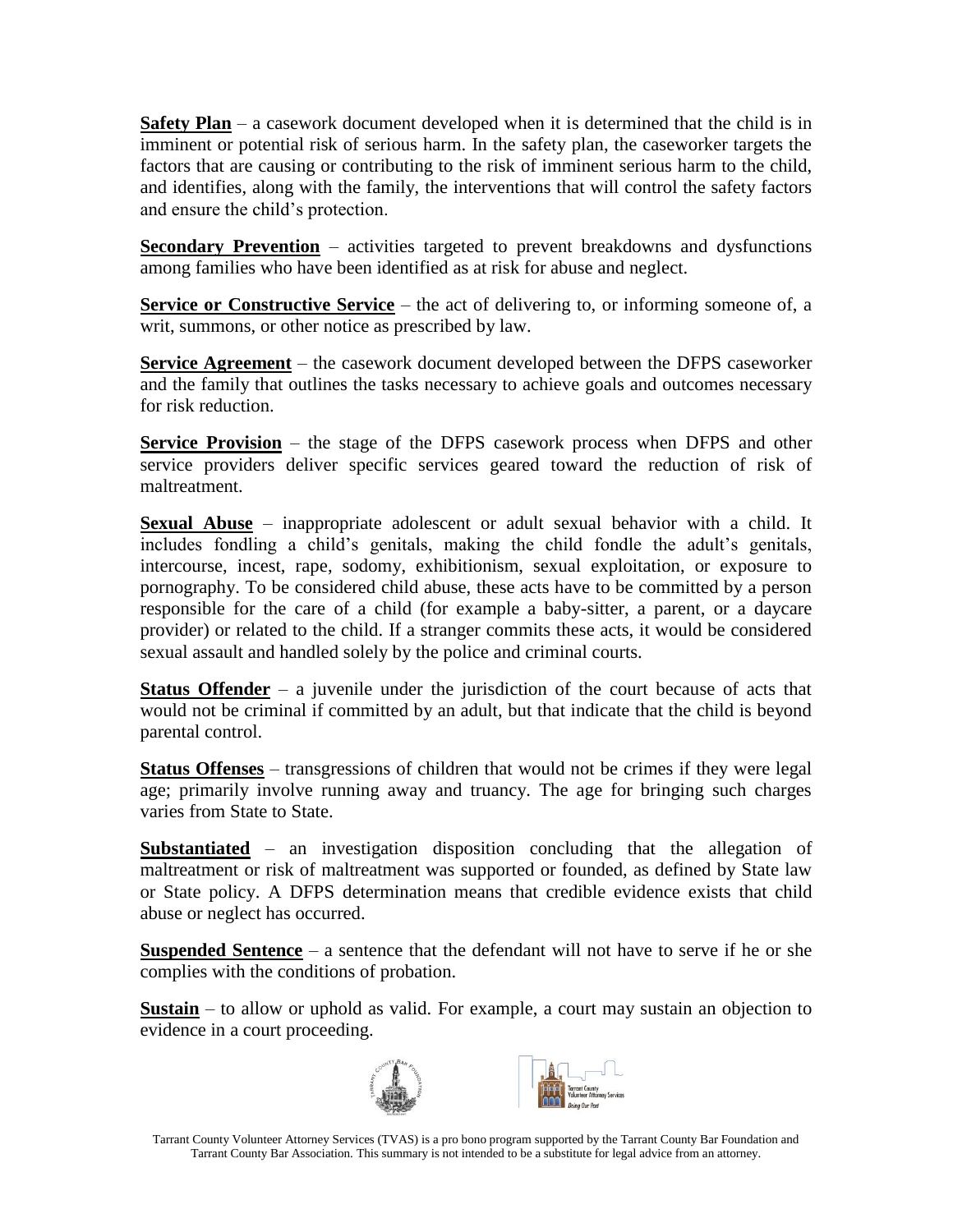**Temporary Managing Conservator** (**TMC**) – a person or persons with certain designated interim or temporary rights, privileges, duties and powers as related to a child in their care. A Temporary Managing Conservators is generally awarded significantly more rights, duties, privileges and powers than a Temporary Possessory Conservator.

**Temporary Possessory Conservator (TPC)** - a person or persons with certain designated interim or temporary rights, privileges, duties and powers as related to a child in their care. A Temporary Possessory Conservator is generally awarded significantly less rights, duties, privileges and powers than a Temporary Managing Conservator.

**Termination of Parental Rights Trial** – a legal proceeding to free a child from a parent's legal custody so that others can adopt the child. The legal basis for termination of parental rights involves considering the failure of the parent to support or communicate with the child for a specified period, parental failure to improve home conditions, extreme or repeated neglect or abuse, parental incapacity to care for the child, and/or extreme deterioration of the parent-child relationship. In making this finding, the court is determining that the parents will not be able to provide adequate care for the child in the future by using a standard of clear and convincing evidence. This burden of proof (referred to as clear and convincing evidence) is higher than preponderance of the evidence, which is generally used in civil abuse or neglect cases where termination is not sought.

**Tertiary Prevention** – treatment efforts geared to address situations where child maltreatment has already occurred, with the goals of preventing child maltreatment from occurring in the future and of avoiding the harmful effects of child maltreatment.

**Transactional Immunity** – a broader form of use immunity that bars prosecution of a witness for any event or transaction described in the witness's compelled testimony, regardless of the source of the evidence against that person.

**Treatment** – the stage of the child protection case process when specific services are provided by DFPS and other providers to reduce the risk of maltreatment, support families in meeting case goals, and address the effects of maltreatment.

**Universal Prevention** – activities and services directed at the general public with the goal of stopping the occurrence of maltreatment before it starts. Also referred to as "primary prevention."

**Unsubstantiated (not substantiated)** – an investigation disposition that determines that there is not sufficient evidence under State law or policy to conclude that the child has been maltreated or is at risk of maltreatment. A DFPS determination means that credible evidence does not exist that child abuse or neglect has occurred.

**Use Immunity** – bars the use of a witness's compelled testimony and statements from being used directly or indirectly against that person in a subsequent trial.



Tarrant County Volunteer Attorney Services (TVAS) is a pro bono program supported by the Tarrant County Bar Foundation and Tarrant County Bar Association. This summary is not intended to be a substitute for legal advice from an attorney.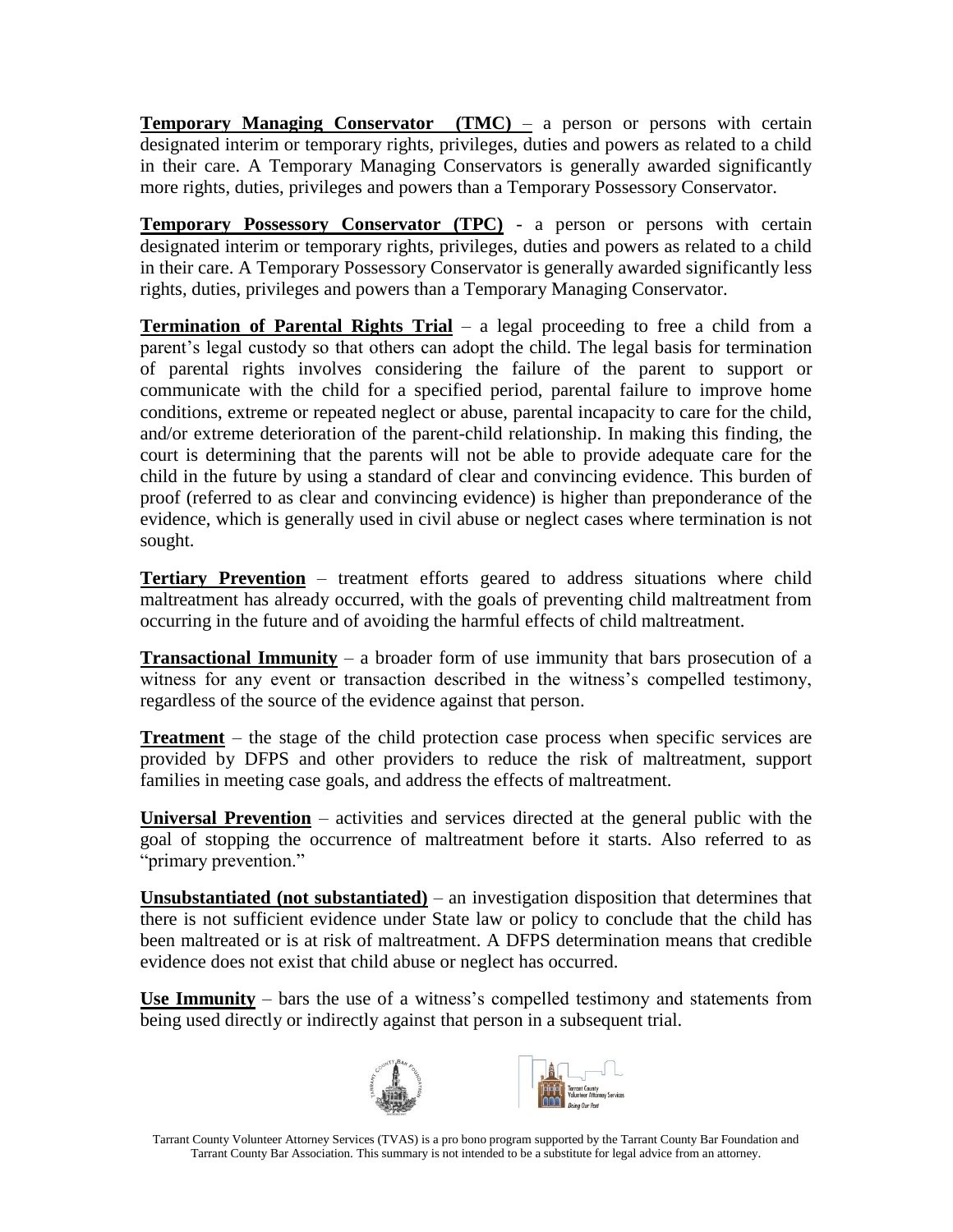**Voir Dire** – the inquiry of prospective jurors to determine if the jurors are fit for jury duty in a given case.

# **COURTROOM ETIQUETTE: HOW TO BEHAVE IN COURT**

- 1. Clothing:
	- DO dress as if you are going to a professional job interview.
	- DO button shirts.
	- DON'T wear:
		- o Shorts
		- o Cut-offs
		- o Tank Tops
		- o Swim Wear
		- o Clothing with obscenity on it
		- o House slippers
		- o Flip Flops
		- o Halter Tops
		- o Dirty Clothing
		- o Micro-mini skirts
		- o Shirts that expose your tummy (midriff shirts or similar clothing)
		- o Work-out clothes
		- o Plunging necklines
- 2. Phones/Technology Devices:
	- All mobile phones and pagers will be turned off (not just set to vibrate/silent) while in court.
	- Video or audio recording devices are not allowed in court
- 3. Food & Drink:
	- No Food
	- No Drinks (some courts provide water on the counsel tables or allow bottled water – check with the specific court regarding its rules)
	- No Chewing Gum
- 4. Talking:
	- No talking when Judge is in the courtroom.
- 5. Children:



Tarrant County Volunteer Attorney Services (TVAS) is a pro bono program supported by the Tarrant County Bar Foundation and Tarrant County Bar Association. This summary is not intended to be a substitute for legal advice from an attorney.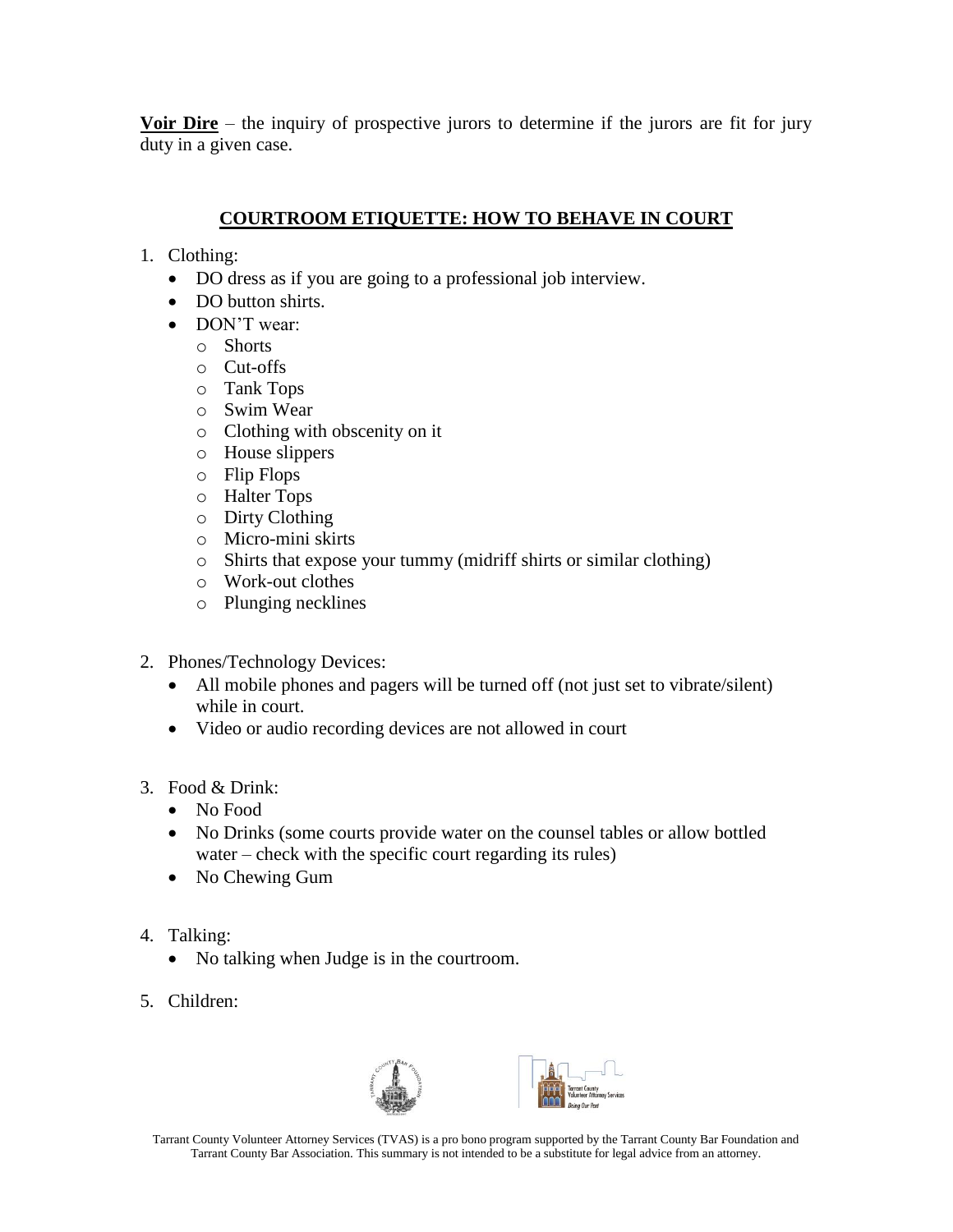• Do not bring children when you appear before a judge. Children are usually not allowed in the courtroom unless the judge has specifically requested their presence (such as a pre-arranged adoption proceeding). Children under the age of 18 are not to be brought to the Court for any reason (except adoptions) without the prior order/approval of the Judge. If the court grants a motion to confer with a child, the court coordinator will schedule the day and time the child is to appear and inform the appropriate party as to the day and time the child is to be brought to court. A staff member from Tarrant County Family Court Services attends all conferences with children and the Judge.

\*\*Compiled from the Tarrant County Family Courts' online pages

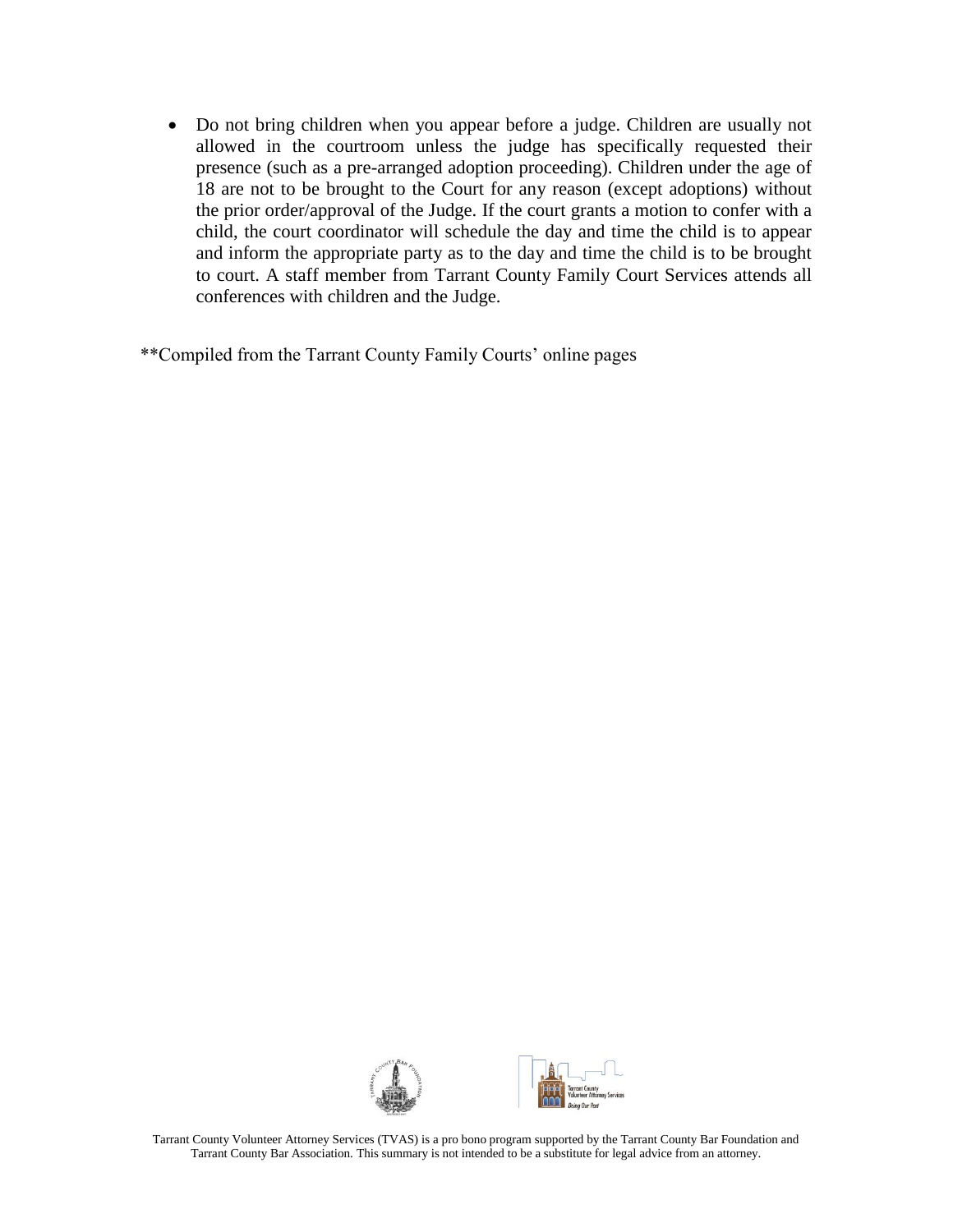### **THE PEOPLE IN THE COURTROOM**

- **The Judge:** The Judge is the person who conducts the court hearings. He or she will listen to each side's admissible evidence, and will make a decision based upon the applicable evidentiary standard, which in almost all cases is the best interest of the child.
- **The Bailiff:** The bailiff is a law enforcement officer who is assigned to the courtroom to maintain order and provide security. The bailiff is the person responsible for checking you in upon your arrival in the courtroom. The bailiff has a copy of the daily docket on their desk. The bailiff will call the court into session and announce the Judge. You will need to stand when the Judge enters the courtroom and takes the bench.
- **The Court Reporter:** The Court Reporter is a professionally trained person who makes a verbatim record of all that is said during a hearing or trial. The Court Report can prepare a transcript of the recording for later use. If your case is heard by an Associate Judge, they will utilize a tape recorder to record the hearing.
- **DFPS Caseworker**: The caseworker is assigned to your case by DFPS. He or she has the job of providing and coordinating services on the case and keeping in contact with the family on a regular basis. The caseworker coordinates visitation and access with the parents. The caseworker has the best interests of the child in mind. The caseworker will attend all hearings and will make recommendations about what kinds of services should be provided to the family.
- **Guardian/Attorney Ad Litem (GAL/AAL)/Amicus Attorney**: A lawyer or layperson who represents a child in juvenile or family court. Usually, this person represents the best interest of the child and may perform a variety of roles, including those of independent investigator, advocate, and advisor. The Amicus Attorney also serves as an arm of the court. A layperson who serves in this role is sometimes known as a court-appointed special advisor or CASA.
- **Attorney Ad Litem for Parents**: The parents are named respondents in the DFPS case. Parents involved in abuse and neglect cases are entitled to courtappointed representation if they cannot retain their own attorney. The parent's attorney role is to advocate for the best interest of their clients. Before speaking with the parents, obtain permission from their attorney even if they are married.



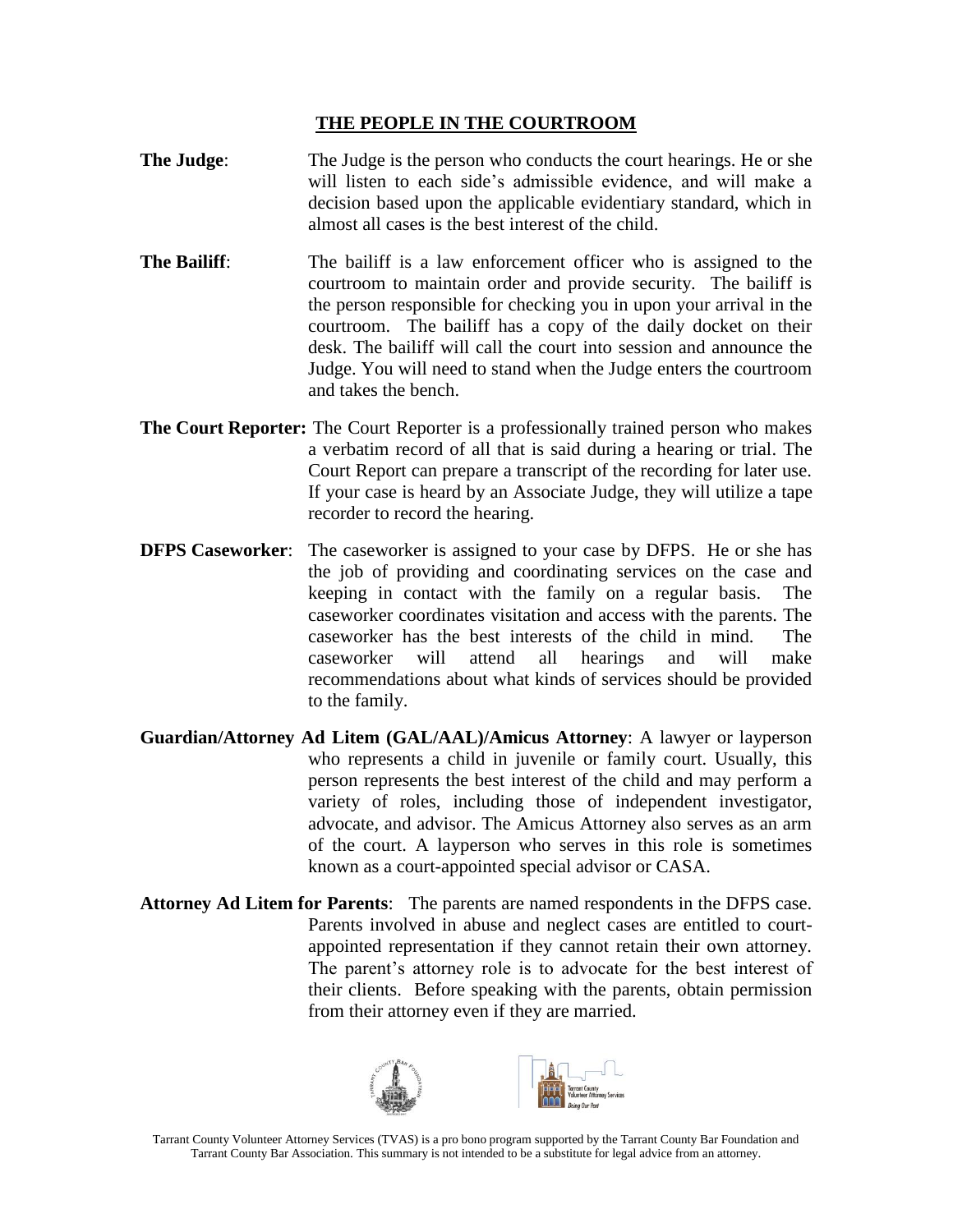- Parent's Attorney: The Parents involved in abuse and neglect cases are entitled to a court-appointed attorney if they cannot afford to hire an attorney themselves. The parent's attorney role is to advocate for their clients' rights and to make sure that parents receive the services to which they are entitled.
- **County Attorney**: The county attorney files the first abuse/neglect petition and is responsible for initiating the abuse and neglect case. The county attorney works with the caseworker to make recommendations to the court regarding the child's best interest.
- **Court Appointed Special Advocate (CASA):** These volunteers are specially screened and trained volunteers appointed by the court to assist the child and the Judge. They gather information about the child and provide recommendations to the Judge. The CASA volunteer's only role is to advocate for the best interests and safety of the child. Not every case will have a CASA volunteer.
- **Intervenors:** In some cases interested parties will file their own petition to intervene in the DFPS case. For example a relative interested in having the child placed in their home.

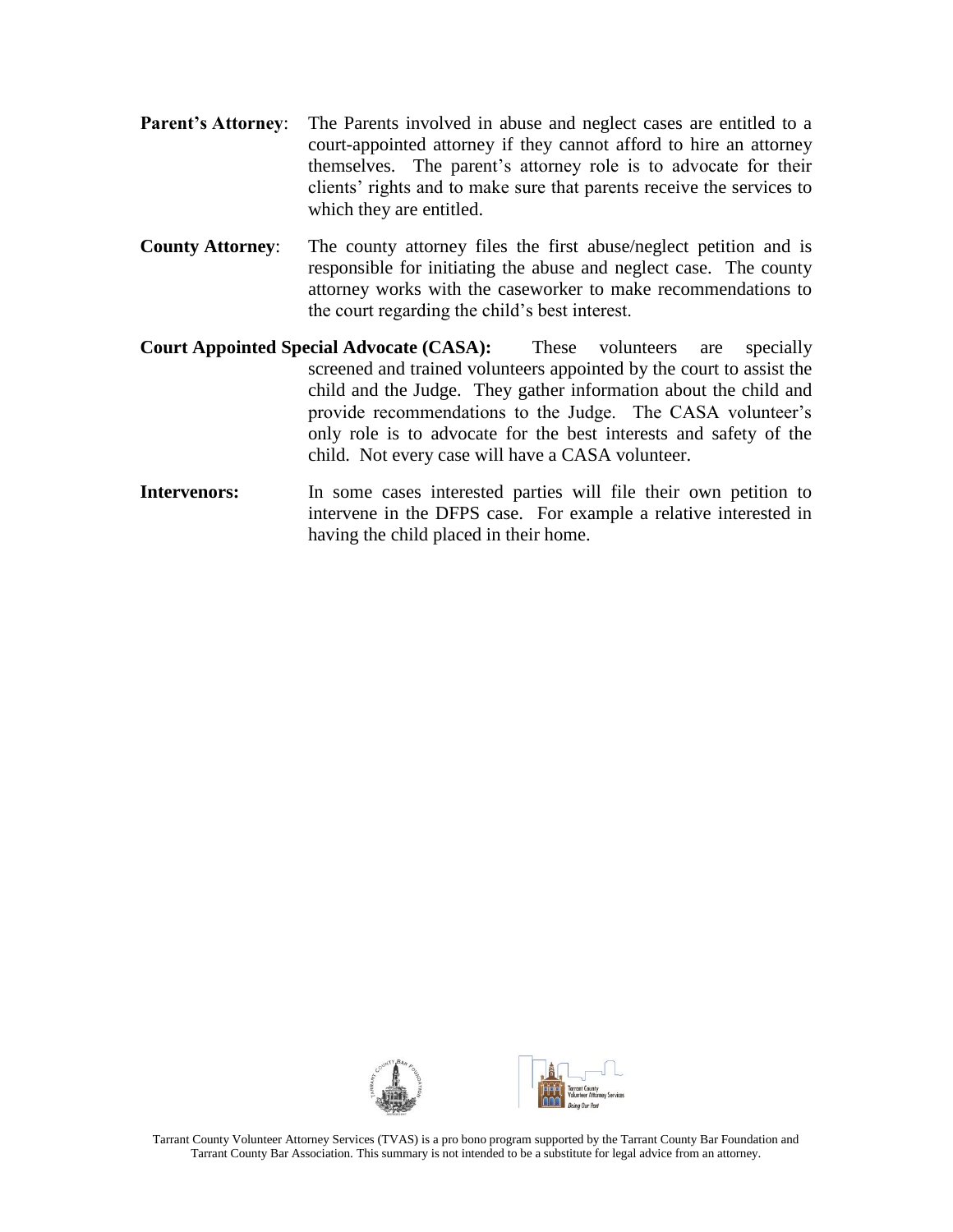### **TYPES OF COURT HEARINGS**

There may be several court hearings. As Foster Parent(s) you are welcome to attend court hearings involving your foster child. You may be asked to attend by the DFPS social worker or the Guardian Ad Litem, but attendance by the Foster Parent(s) is usually not required, unless you are subpoenaed to appear.

### **EMERGENCY REMOVAL**

If a child has been removed with no prior court order, the agency must appear in court no later than the next business day (usually this is an ex parte hearing/order) and provide sufficient evidence of "a continuing danger to the physical health or safety of the child if returned to the home or evidence that the child has been sexually abused and is at substantial risk of future sexual abuse."

Alternatively, DFPS may seek an ex parte order prior to a removal and in that instance must provide sufficient evidence of "either an immediate danger to the physical health or safety of the child, or that the child has been a victim of neglect or sexual abuse."

In addition, in either of these circumstances the agency must also provide sufficient evidence:

• that there is not sufficient time, consistent with the child's physical health or safety, to hold an adversary hearing;

- that it would be contrary to the child's welfare to remain in the home; and
- that reasonable efforts were made to prevent or eliminate the need for removal.

### **NON-EMERGENCY HEARING**

If there is no urgent need for removal but the child's safety is at risk if left in the parent's care, DFPS can seek a court order authorizing removal following a noticed hearing. This type of order requires sufficient evidence to prove:

- that it would be contrary to the child's welfare to remain in the home; and
- that reasonable efforts were made to prevent or eliminate the need for removal.

# **ADVERSARY (SHOW CAUSE) HEARING**

Within 14 days after DFPS takes a child into custody in an ex parte proceeding, the court must revisit the issue of removal and either enter temporary orders or return the child to the family. This hearing is held prior to a child being placed in Foster Care. At this hearing the Judge appoints a Guardian Ad Litem for the child and signs the ex parte order to remove the child. This hearing can be contested.



Tarrant County Volunteer Attorney Services (TVAS) is a pro bono program supported by the Tarrant County Bar Foundation and Tarrant County Bar Association. This summary is not intended to be a substitute for legal advice from an attorney.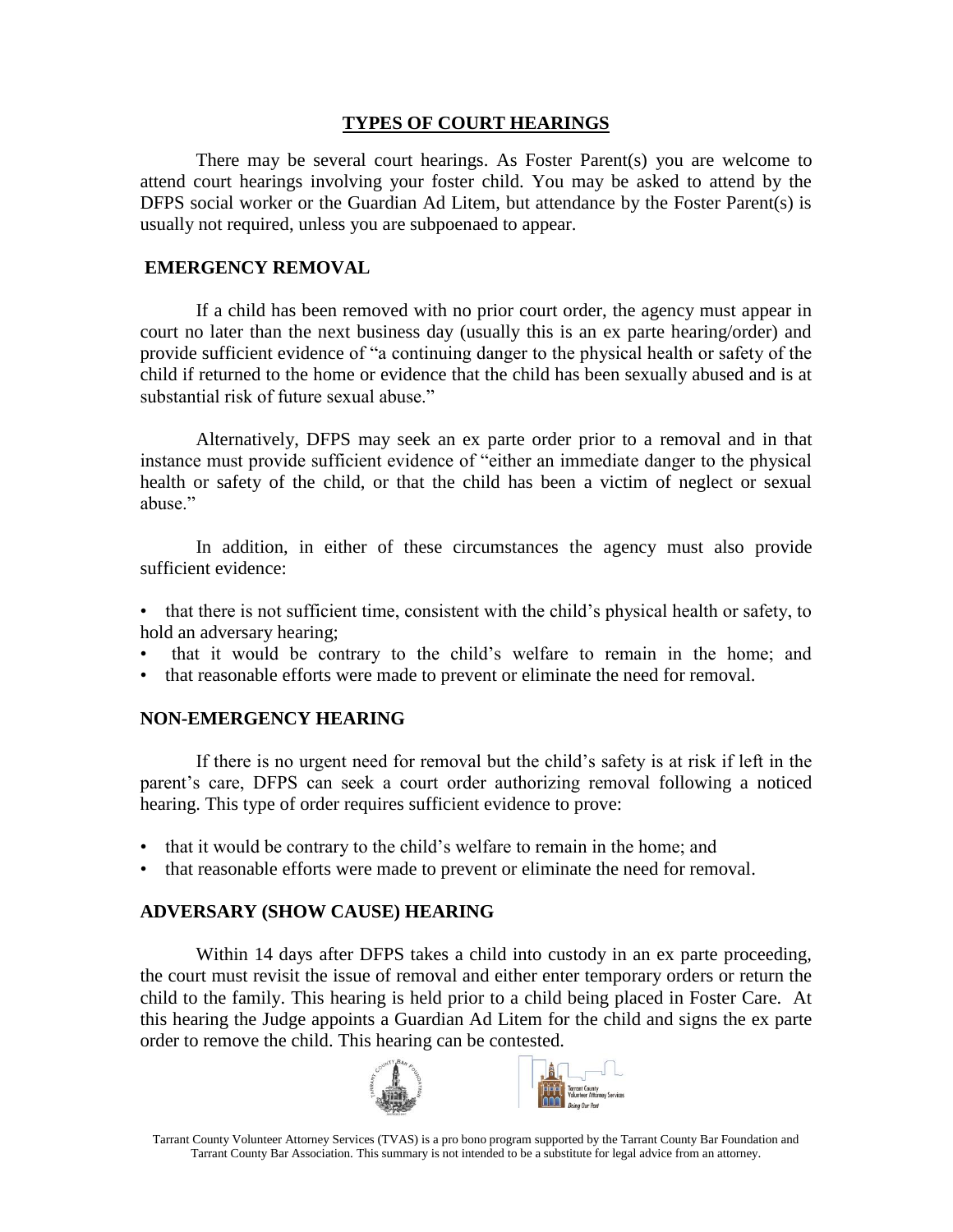#### **STATUS REVIEW HEARING**

This hearing is held within 3 months of the date the child was removed. At this hearing the Judge reviews the status of the child and the recommendations & findings of the Guardian Ad Litem and the DFPS caseworker. The purpose of the status hearing is to make sure that there is a service plan in place for the child, that everyone is aware of the service plan and all of its contents, and that the parents understand what must be completed in order to have the child returned.

### **INITIAL PERMANENCY HEARING**

The initial permanency hearing must be held within 180 days after DFPS is named as temporary managing conservator of the child. The purpose of the permanency hearing is to evaluate the permanency plan for the child to ensure that a final order consistent with that permanency plan is rendered before the date for dismissal of the case.

The Judge will remove the case to make sure that the service plan is being followed. The judge will check to make sure the CFPS caseworker and others are doing what is ordered in the plan. If everyone agrees that the service plan needs to be changed, the judge may order those changes.

At this hearing, the Judge will tell the parents that their parental and custodial rights may be subject to restriction or termination unless they are willing and able to provide the child with a safe environment.

At this hearing it will be decided what plans, services or other temporary orders are necessary to ensure final orders are rendered prior to the dismissal deadline. At the close of the hearing, the judge may set a dismissal date and give notice in open court to all parties.

### **FINAL PERMANENCY HEARING**

This hearing is held within 12 months of removal. The Judge can extend this hearing to 18 months if needed. The purpose of this hearing is to evaluate the permanency plan for the child to ensure that a final order consistent with that permanency plan is entered.

A final order is one that:

- Requires that the child be returned to the parents;
- Names a relative of the child or another person as the child's managing conservator;
- Without terminating the parent-child relations, appoint DFPS as the managing conservator of the child; or
- Terminates the parent-child relationship and appoints a relative of the child, another suitable person or DFPS as the managing conservator.



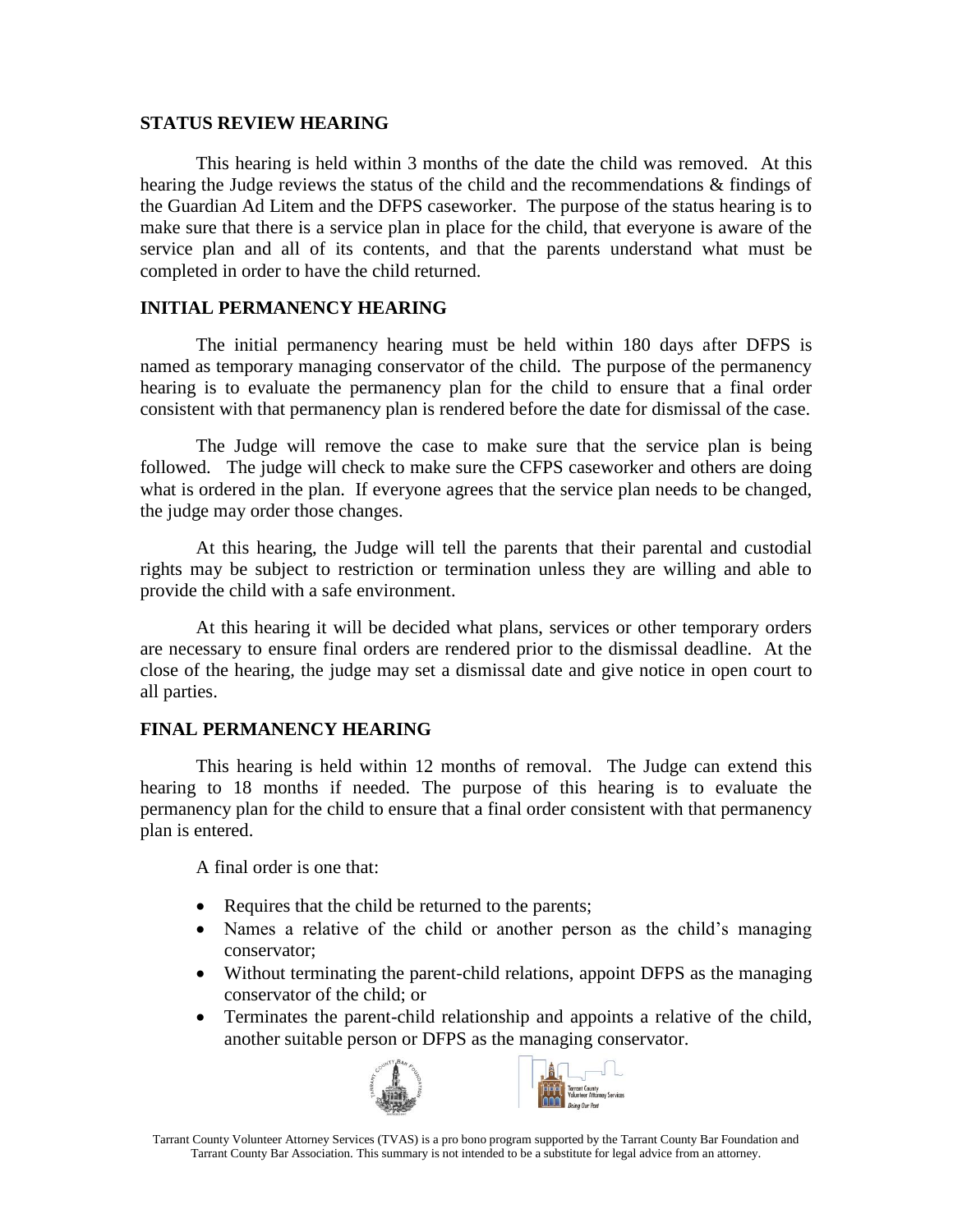For all final hearings, testimony and evidence will be offered regarding the child's best interest.

### **SPECIAL CIRCUMSTANCES:**

In some cases, laws applicable to special situations and populations require particularized knowledge to competently resolve a DFPS case. If you find yourself in a case with one of these issues, you must get help before you proceed. For example, if a case involves:

• a child with Native American heritage: Any removal or termination of parental rights of an "Indian child" is subject to the Indian Child Welfare Act.

• a foreign-born child: If a foreign-born child is in DFPS custody, DFPS must give notice to the foreign consul.

• an undocumented child: If an undocumented child cannot reunify with her family, the child will probably be eligible for Special Immigrant Juvenile Status, which is an avenue for obtaining Permanent Resident status.

• a child to be placed outside Texas: If a child will be placed outside of Texas, the Interstate Compact on the Placement of Children may require advance approval from the state where the child will be placed.

• a child from another state: If Texas does not have "home state" jurisdiction or there is a prior custody determination in another state, consult the Uniform Child Custody Jurisdiction and Enforcement Act to assess to what extent a Texas court can assert jurisdiction beyond temporary emergency jurisdiction.